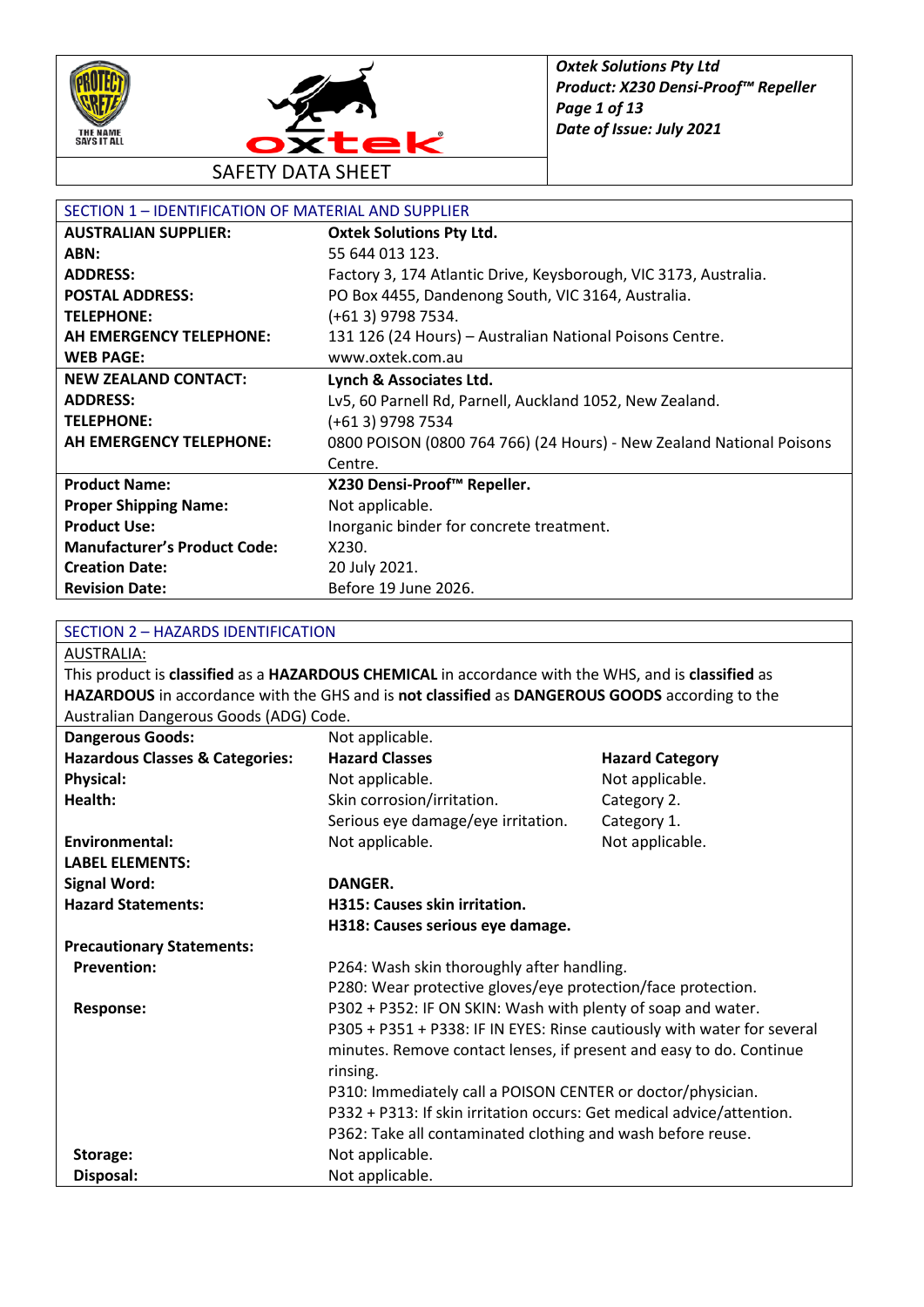



| SECTION 2 - HAZARDS IDENTIFICATION (CONTINUED) |                                                                                                            |                        |
|------------------------------------------------|------------------------------------------------------------------------------------------------------------|------------------------|
| General:                                       | If medical advice is needed, have product container or label at hand.                                      |                        |
|                                                | Keep out of reach of children.                                                                             |                        |
|                                                | Read label before use.                                                                                     |                        |
| Pictogram:                                     |                                                                                                            |                        |
|                                                |                                                                                                            |                        |
|                                                |                                                                                                            |                        |
|                                                |                                                                                                            |                        |
|                                                |                                                                                                            |                        |
| <b>Pictogram Description:</b>                  | Corrosion                                                                                                  |                        |
| Other Hazards which do not result              | Not applicable.                                                                                            |                        |
| in Classification:                             |                                                                                                            |                        |
| NEW ZEALAND:                                   |                                                                                                            |                        |
|                                                | This product is classified as HAZARDOUS according to the New Zealand Hazardous Substances (Hazard          |                        |
|                                                | Classification) Notice 2020 with EPA (formerly ERMA) Register Approval Number HSR002670 and Surface        |                        |
|                                                | Coatings and Colourants (Subsidiary Hazard) Group Standard 2020, and not classified as Dangerous Goods for |                        |
|                                                | transport, according to the New Zealand Standard NZS 5433:2020 Transport of Dangerous Goods on Land.       |                        |
| <b>Dangerous Goods:</b>                        | Not applicable.                                                                                            |                        |
| <b>Hazardous Classes &amp; Categories:</b>     | <b>Hazard Classes</b>                                                                                      | <b>Hazard Category</b> |
| <b>Physical:</b>                               | Not applicable.                                                                                            | Not applicable.        |
| Health:                                        | Skin corrosion/irritation.                                                                                 | Category 2.            |
|                                                | Serious eye damage/eye irritation.                                                                         | Category 1.            |
| <b>Environmental:</b>                          | Not applicable.                                                                                            | Not applicable.        |
| <b>LABEL ELEMENTS:</b>                         |                                                                                                            |                        |
| <b>Signal Word:</b>                            | <b>DANGER.</b>                                                                                             |                        |
| <b>Hazard Statements:</b>                      | H315: Causes skin irritation.                                                                              |                        |
|                                                | H318: Causes serious eye damage.                                                                           |                        |
| <b>Precautionary Statements:</b>               |                                                                                                            |                        |
| <b>Prevention:</b>                             | P264: Wash skin thoroughly after handling.                                                                 |                        |
|                                                | P280: Wear protective gloves/eye protection/face protection.                                               |                        |
| <b>Response:</b>                               | P302 + P352: IF ON SKIN: Wash with plenty of soap and water.                                               |                        |
|                                                | P305 + P351 + P338: IF IN EYES: Rinse cautiously with water for several                                    |                        |
|                                                | minutes. Remove contact lenses, if present and easy to do. Continue                                        |                        |
|                                                | rinsing.                                                                                                   |                        |
|                                                | P310: Immediately call a POISON CENTER or doctor/physician.                                                |                        |
|                                                | P332 + P313: If skin irritation occurs: Get medical advice/attention.                                      |                        |
|                                                | P362: Take all contaminated clothing and wash before reuse.                                                |                        |
| Storage:                                       | Not applicable.                                                                                            |                        |
| Disposal:                                      | Not applicable.                                                                                            |                        |
| General:                                       | If medical advice is needed, have product container or label at hand.                                      |                        |
|                                                | Keep out of reach of children.                                                                             |                        |
|                                                | Read label before use.                                                                                     |                        |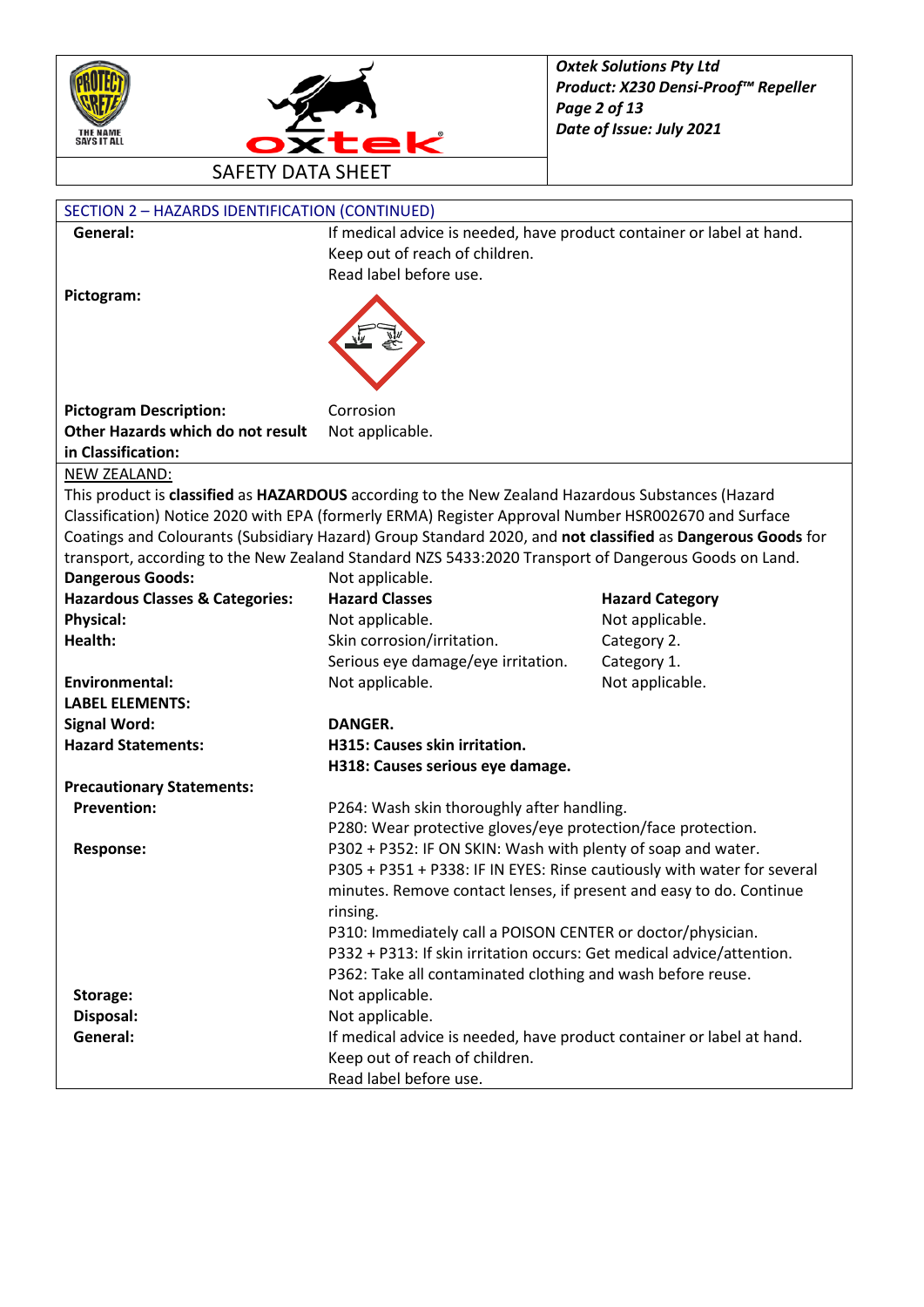



SECTION 2 – HAZARDS IDENTIFICATION (CONTINUED)



| SECTION 3 - COMPOSITION / INFORMATION ON INGREDIENTS |                    |                         |
|------------------------------------------------------|--------------------|-------------------------|
| Ingredients:                                         | <b>CAS Number:</b> | <b>Proportion:</b>      |
| Inorganic Alkali Silicates (Non-Hazardous)           | Proprietary        | $10 - 30\% \text{ w/w}$ |
| <b>Silicon compound</b>                              | Proprietary        | $<$ 5% w/w              |
| Potassium hydroxide                                  | 1310-58-3          | $< 1\%$ w/w             |
| <b>Inorganic Silicon Compounds (Non-Hazardous)</b>   | Proprietary        | $< 1\%$ w/w             |
| <b>Other Compounds (Non-Hazardous)</b>               | Proprietary        | $< 1\%$ w/w             |
| Water                                                | 7732-18-5          | To 100% w/w             |
| <b>Total</b>                                         |                    | 100% w/w                |

| <b>SECTION 4 - FIRST AID MEASURES</b> |                                                                                                              |
|---------------------------------------|--------------------------------------------------------------------------------------------------------------|
| <b>Scheduled Poisons (AUSTRALIA):</b> | Poisons Information Centre in each Australian State capital city can                                         |
|                                       | provide additional assistance for scheduled poisons. (Phone Australia 13                                     |
|                                       | 1 126) or a doctor (at once).                                                                                |
| <b>Scheduled Poisons</b>              | New Zealand National Poisons Centre can provide additional assistance                                        |
| (NEW ZEALAND):                        | for scheduled poisons. Phone 0800 POISON (or 0800 764 766) or a doctor<br>(at once).                         |
| <b>First Aid Facilities Required:</b> | Eye wash fountains and a general washing facility should be easily<br>accessible in the immediate work area. |
| Inhalation:                           | Remove victim from exposure and to ventilated air - avoid becoming a                                         |
|                                       | casualty. Seek medical advice if necessary.                                                                  |
| <b>Ingestion (Swallowed):</b>         | If swallowed DO NOT induce vomiting. Immediately rinse out mouth with                                        |
|                                       | water. Never give anything by mouth to an unconscious patient. If                                            |
|                                       | vomiting occurs naturally, have victim lean forward to reduce the risk of                                    |
|                                       | aspiration into the lungs. Get medical attention immediately.                                                |
| <b>Skin Contact:</b>                  | Remove affected person from source of contamination. If skin or hair                                         |
|                                       | contact occurs, remove contaminated clothing and flush skin and hair                                         |
|                                       | with running water. Get medical attention immediately.                                                       |
| <b>Eye Contact:</b>                   | Remove victim immediately from source of exposure. If in eyes, hold                                          |
|                                       | eyelids apart and flush the eye continuously with running water. Make                                        |
|                                       | sure to remove any contact lenses from the eyes before rinsing. Continue                                     |
|                                       | flushing until advised to stop by a Poisons Information Centre (e.g. phone                                   |
|                                       | Australia 131 126; New Zealand 0800 764 766) or a doctor, or for at least                                    |
|                                       | 15 minutes. Get medical attention immediately.                                                               |
| <b>Protection of First-aiders:</b>    | No special precautions are envisaged to be required.                                                         |
| <b>Advice to Doctor:</b>              | No specific antidote. Treat symptomatically. Poisons Information Centre                                      |
|                                       | in each Australian State capital city or New Zealand National Poisons                                        |
|                                       | Centre can provide additional assistance for scheduled poisons.                                              |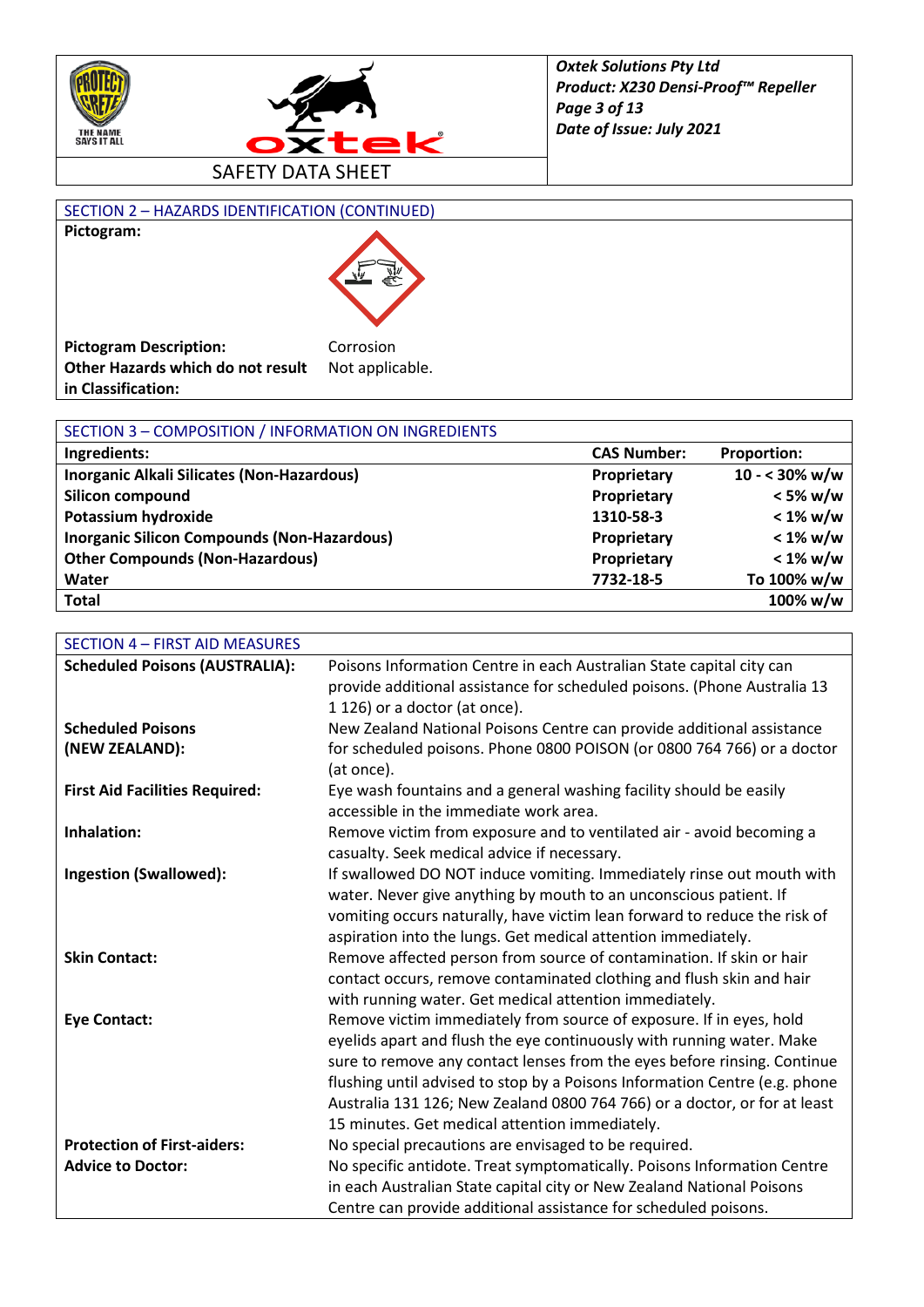



### SECTION 5 – FIRE FIGHTING MEASURES

| <b>Hazards from Combustion</b>         | Product itself is not combustible. If this product is subject to combustion |
|----------------------------------------|-----------------------------------------------------------------------------|
| <b>Products:</b>                       | in a general fire it will undergo hazardous decomposition that will yield   |
|                                        | the formation and release of hazardous substances including but not         |
|                                        | limited to Carbon monoxide (CO), Carbon dioxide (CO2), and other            |
|                                        | possibly toxic gases and vapours.                                           |
| <b>Suitable Extinguishing Media:</b>   | Define extinguishing measures according to neighbouring conditions.         |
| <b>Unsuitable Extinguishing Media:</b> | Not applicable.                                                             |
| <b>Precautions for Fire Fighting:</b>  | Wear a self-contained breathing apparatus (SCBA) with a full-face piece     |
|                                        | operated in the positive pressure demand mode with appropriate turn-        |
|                                        | out gear and chemical resistant personal protective equipment. Minimise     |
|                                        | exposure. Do not breathe fumes. Contain run-off, prevent by any means       |
|                                        | available spillage from entering drains and water course.                   |
| <b>HAZCHEM Code:</b>                   | Not applicable.                                                             |
| <b>AERGB:</b>                          | Not applicable.                                                             |
| IERG:                                  | Not applicable.                                                             |
| <b>Flash Point:</b>                    | Not applicable.                                                             |
| <b>Flammability:</b>                   | Product is Non-combustible according to the Australian Code for the         |
|                                        | Transport of Dangerous Goods by Road and Rail and the New Zealand           |
|                                        | Standard NZS 5433:2020 Transport of Dangerous Goods on Land. No             |
|                                        | special measures for fire and explosion protection. If this product is      |
|                                        | subject to combustion in a general fire it will undergo hazardous           |
|                                        | decomposition that will yield the formation and release of hazardous        |
|                                        | substances including but not limited to Carbon monoxide (CO), Carbon        |
|                                        | dioxide $(CO2)$ , and other possibly toxic gases and vapours.               |

| SECTION 6 - ACCIDENTAL RELEASE MEASURES |                                                                             |  |
|-----------------------------------------|-----------------------------------------------------------------------------|--|
| Spills:                                 |                                                                             |  |
| <b>Personal Precautions, Protective</b> | In case of spill, isolate hazard area and deny entry. Product may represent |  |
| <b>Equipment and Emergency</b>          | a slip hazard. Wear protective clothing as described in Section 8 of this   |  |
| <b>Procedures:</b>                      | safety data sheet. Eye contact should be prevented by means of suitable     |  |
|                                         | personal protection equipment. See Section 8, Exposure Controls and         |  |
|                                         | Personal Protection for further information regarding personal              |  |
|                                         | protection. See Section 4, First Aid Measures, for further information.     |  |
|                                         | Eye and face protection: The use of face shields, chemical goggles, or      |  |
|                                         | safety glasses with side shield protection (meeting the requirements of     |  |
|                                         | AS/NZS 1337) is recommended. If exposed to dust or fume, wear dust-         |  |
|                                         | tight goggles (meeting the requirements of AS/NZS 1337).                    |  |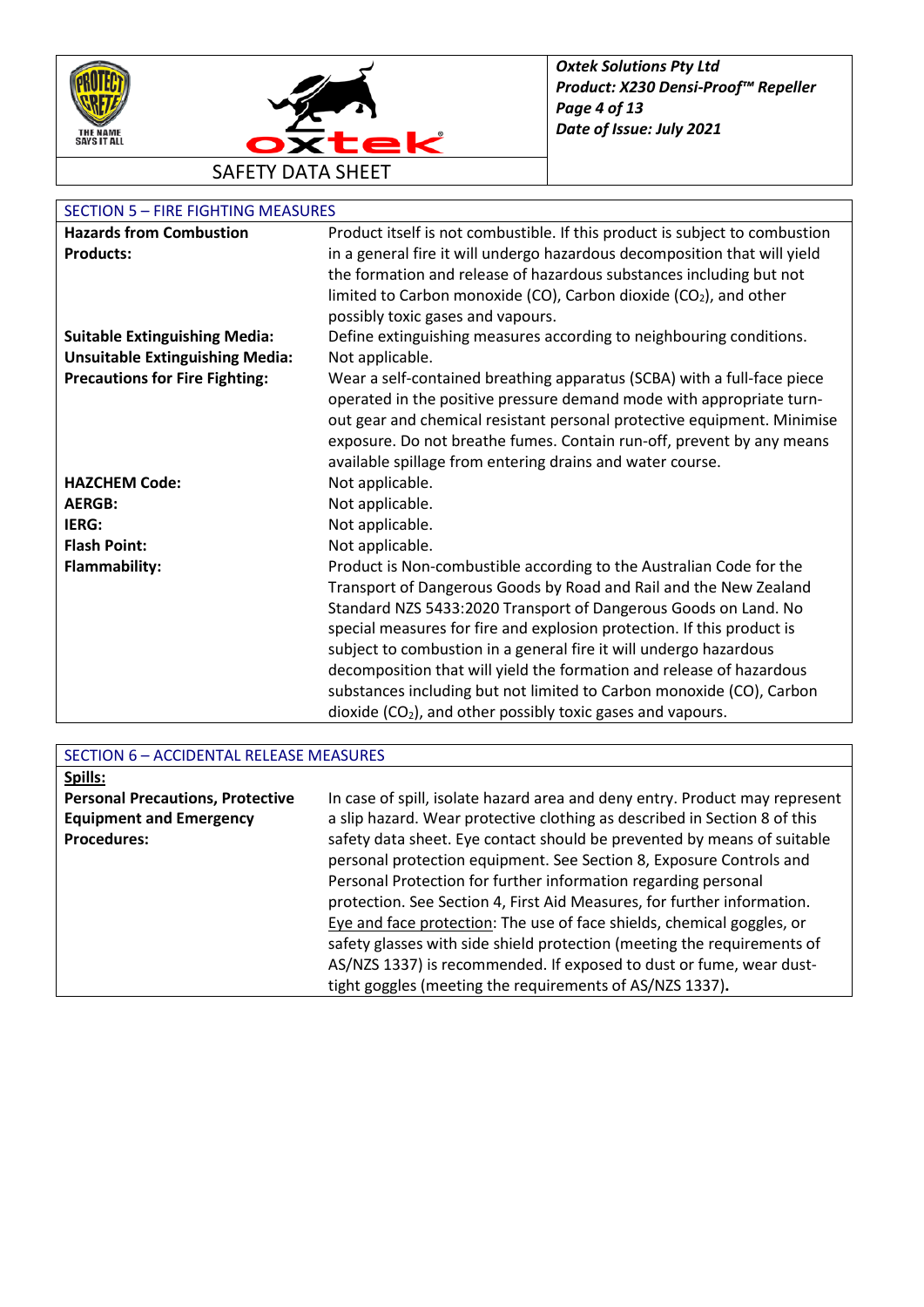



SAFETY DATA SHEET

| SECTION 6 - ACCIDENTAL RELEASE MEASURES (CONTINUED) |                                                                                                                          |  |
|-----------------------------------------------------|--------------------------------------------------------------------------------------------------------------------------|--|
|                                                     | Skin protection:                                                                                                         |  |
|                                                     | Hand protection: If risk of skin contact, alkaline resistant gloves (e.g.                                                |  |
|                                                     | Butyl, Natural Rubber Latex with small amount of Polychloroprene Latex,                                                  |  |
|                                                     | Polychloroprene, Nitrile, PolyVinyl Chloride or PVC, Polyvinyl Alcohol or                                                |  |
|                                                     | PVAL gloves complying with AS 2161) are recommended. However, due to                                                     |  |
|                                                     | variations in glove construction and local conditions, the user should                                                   |  |
|                                                     | make a final assessment. Gloves should be removed and replaced                                                           |  |
|                                                     | immediately if there is any indication of degradation. Rinse and remove                                                  |  |
|                                                     | gloves immediately after use. Wash hands with soap and water. Barrier                                                    |  |
|                                                     | cream applied before work may make it easier to clean the skin after                                                     |  |
|                                                     | exposure, but does not prevent absorption through the skin.                                                              |  |
|                                                     | Clothing: Suitable protective clothing complying with AS/NZS 4501 and                                                    |  |
|                                                     | suitable chemical resistant footwear complying with AS/NZS 2210 are                                                      |  |
|                                                     | recommended.                                                                                                             |  |
|                                                     | Respiratory protective equipment: No special precautions are envisaged                                                   |  |
|                                                     | to be required. However, if the product is spilled in case of inadequate                                                 |  |
|                                                     | ventilation or if exposure standards are exceeded then use a full-face air                                               |  |
|                                                     | purifying respirator (with Class A filter for organic vapours boiling above                                              |  |
|                                                     | 65°C) meeting the requirements of AS/NZS 1715 and AS/NZS 1716.                                                           |  |
| <b>Environmental Precautions:</b>                   | Do not allow to enter drainage system, surface or ground water. In the                                                   |  |
|                                                     | event of product entering waters or drainage system, or polluting soil or                                                |  |
|                                                     | plants contact the Environmental Protection Authority or your local                                                      |  |
|                                                     | Waste Management Authority.                                                                                              |  |
| <b>Methods &amp; Materials for</b>                  |                                                                                                                          |  |
| <b>Containment &amp; Cleaning up:</b>               |                                                                                                                          |  |
| <b>Small Spills:</b>                                | Absorb spill with material (cloth or paper), then place in chemical waste                                                |  |
|                                                     | containers. The wasted material can be disposed of by incineration                                                       |  |
|                                                     | (preferably high temperature) by an approved agent according to State,<br>Territory and/or Local government regulations. |  |
| <b>Large Spills:</b>                                | DO NOT TOUCH SPILLED MATERIAL! Stop leak if possible without risk.                                                       |  |
|                                                     | Spilt material should be absorbed into dry, inert material (e.g. sand,                                                   |  |
|                                                     | vermiculite, diatomite, acid binders, universal binders, sawdust etc.),                                                  |  |
|                                                     | which then can be put into appropriately labelled drums. The wasted                                                      |  |
|                                                     | material can be disposed of by incineration (preferably high temperature)                                                |  |
|                                                     | by an approved agent according to State, Territory and/or Local                                                          |  |
|                                                     | government regulations.                                                                                                  |  |
|                                                     |                                                                                                                          |  |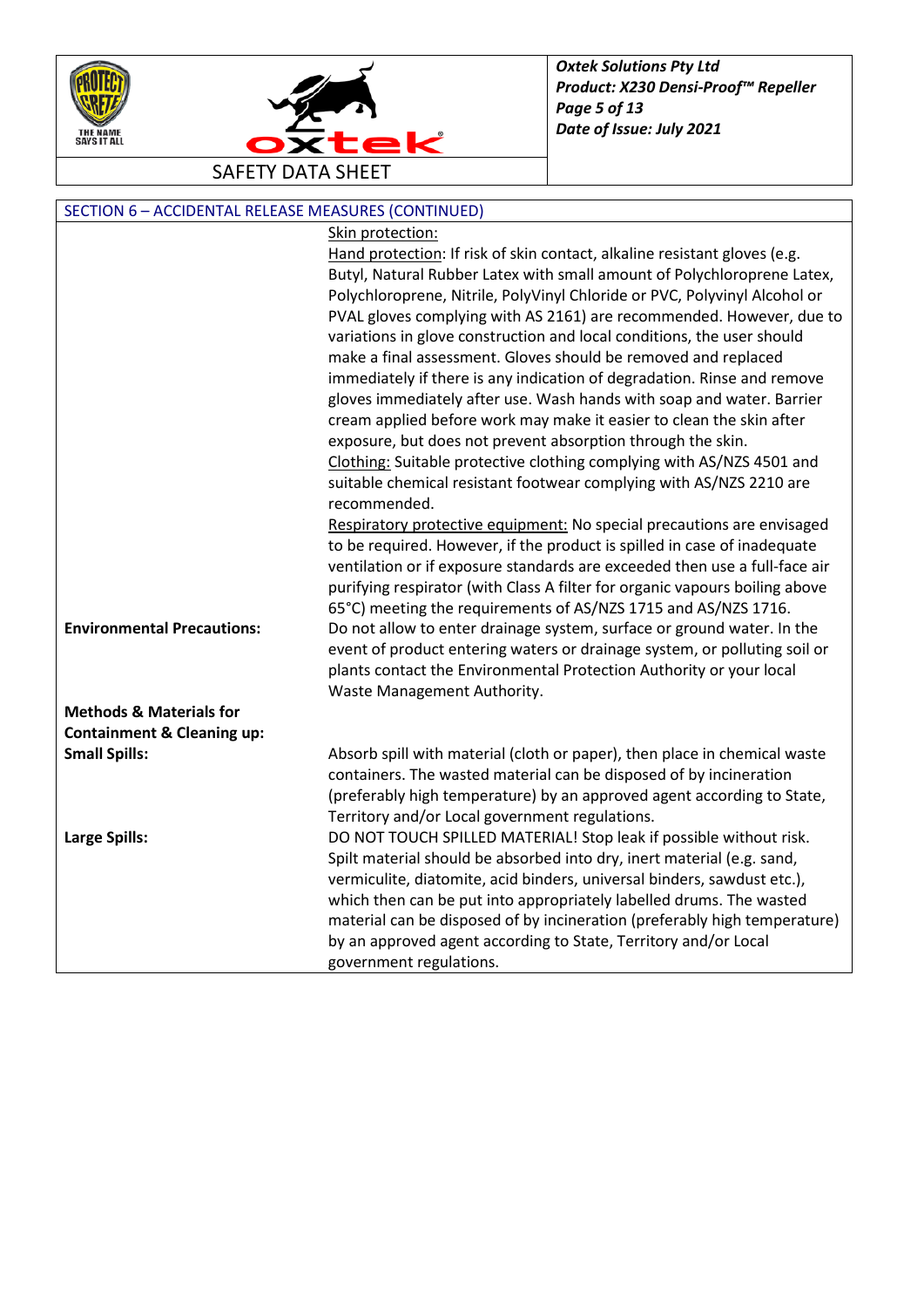



# SECTION 7 - HANDLING AND STORAGE

| <b>Precautions for Safe Handling:</b>    | Avoid all personal contact, including skin and eye contact and<br>contamination of clothing. Wear protective clothing when risk of<br>exposure occurs. Avoid contact with incompatible materials. When<br>handling, DO NOT eat, drink or smoke. Keep containers closed at all times. |
|------------------------------------------|--------------------------------------------------------------------------------------------------------------------------------------------------------------------------------------------------------------------------------------------------------------------------------------|
|                                          | Avoid physical damage to containers. Always wash hands with soap and<br>water after handling. Work clothes should be laundered separately.                                                                                                                                           |
|                                          | Launder contaminated clothing before re-use.                                                                                                                                                                                                                                         |
| <b>Information about Fire and</b>        | No special measures required. Refer to State Regulations for storage and                                                                                                                                                                                                             |
| <b>Explosion Protection:</b>             | transport requirements.                                                                                                                                                                                                                                                              |
| <b>Conditions for Safe Storage,</b>      | Store away from incompatible substances including acids and light alloys.                                                                                                                                                                                                            |
| including any Incompatibilities:         | Keep containers closed at all times.                                                                                                                                                                                                                                                 |
| <b>Storage Class:</b>                    | Corrosive storage.                                                                                                                                                                                                                                                                   |
| <b>Requirements for Storerooms &amp;</b> | Do not use light alloy receptacles.                                                                                                                                                                                                                                                  |
| <b>Receptacles:</b>                      |                                                                                                                                                                                                                                                                                      |
| <b>Unsuitable Materials for</b>          | Aluminium, zinc, glass or ceramic.                                                                                                                                                                                                                                                   |
| <b>Receptacles:</b>                      |                                                                                                                                                                                                                                                                                      |
| <b>Suitable Materials for</b>            | Steel or stainless steel. Use polyolefin receptacles.                                                                                                                                                                                                                                |
| <b>Receptacles &amp; Pipes:</b>          |                                                                                                                                                                                                                                                                                      |
| <b>Further Information about</b>         | Protect from frost.                                                                                                                                                                                                                                                                  |
| <b>Storage Conditions:</b>               |                                                                                                                                                                                                                                                                                      |

## SECTION 8 – EXPOSURE CONTROLS AND PERSONAL PROTECTION

| <b>Exposure Limits (AUSTRALIA):</b>   | National Occupational Exposure Limits, as published by Safe Work           |
|---------------------------------------|----------------------------------------------------------------------------|
|                                       | Australia:                                                                 |
|                                       | Time-weighted Average (TWA): None established for product.                 |
|                                       | TWA for Potassium hydroxide is 2 mg/m <sup>3</sup> (Peak limitation).      |
|                                       | Short Term Exposure Limit (STEL): None established for product.            |
| <b>Exposure Limits (NEW ZEALAND):</b> | Workplace Exposure Standards, as published by The Workplace Group of       |
|                                       | the Department of Labour, Department of Labour, New Zealand:               |
|                                       | Time-weighted Average (TWA): None established for product.                 |
|                                       | WES-Ceiling for Potassium hydroxide is 2 mg/m <sup>3</sup> .               |
|                                       | Short Term Exposure Limit (STEL): None established for product.            |
| <b>Engineering Controls:</b>          | Product is recommended to be applied using a spray apparatus. In           |
|                                       | outdoor application no special ventilation or breathing equipment is       |
|                                       | required. If applied indoors, extra mechanical ventilation may be required |
|                                       | to facilitate more comfortable breathing and minimize the risk of          |
|                                       | inhalation of vapours.                                                     |
| <b>Personal Protection:</b>           | General protective & hygiene measures: DO NOT SMOKE IN WORK AREA!          |
|                                       | Wear protective clothing as described in Section 8 of this safety data     |
|                                       | sheet. Eye contact should be prevented by means of suitable personal       |
|                                       | protection equipment. See Section 8, Exposure Controls and Personal        |
|                                       | Protection for further information regarding personal protection. See      |
|                                       | Section 4, First Aid Measures, for further information. The usual          |
|                                       | precautionary measures are to be adhered to when handling chemicals.       |
|                                       | Keep away from foodstuffs, beverages and feed. Immediately remove all      |
|                                       | soiled and contaminated clothing. Avoid contact with the eyes and skin.    |
|                                       | When using do not eat, drink or smoke. Wash hands before breaks, at the    |
|                                       | end of each work shift and before eating, smoking and using the toilet.    |
|                                       | Wash promptly if skin becomes wet or contaminated.                         |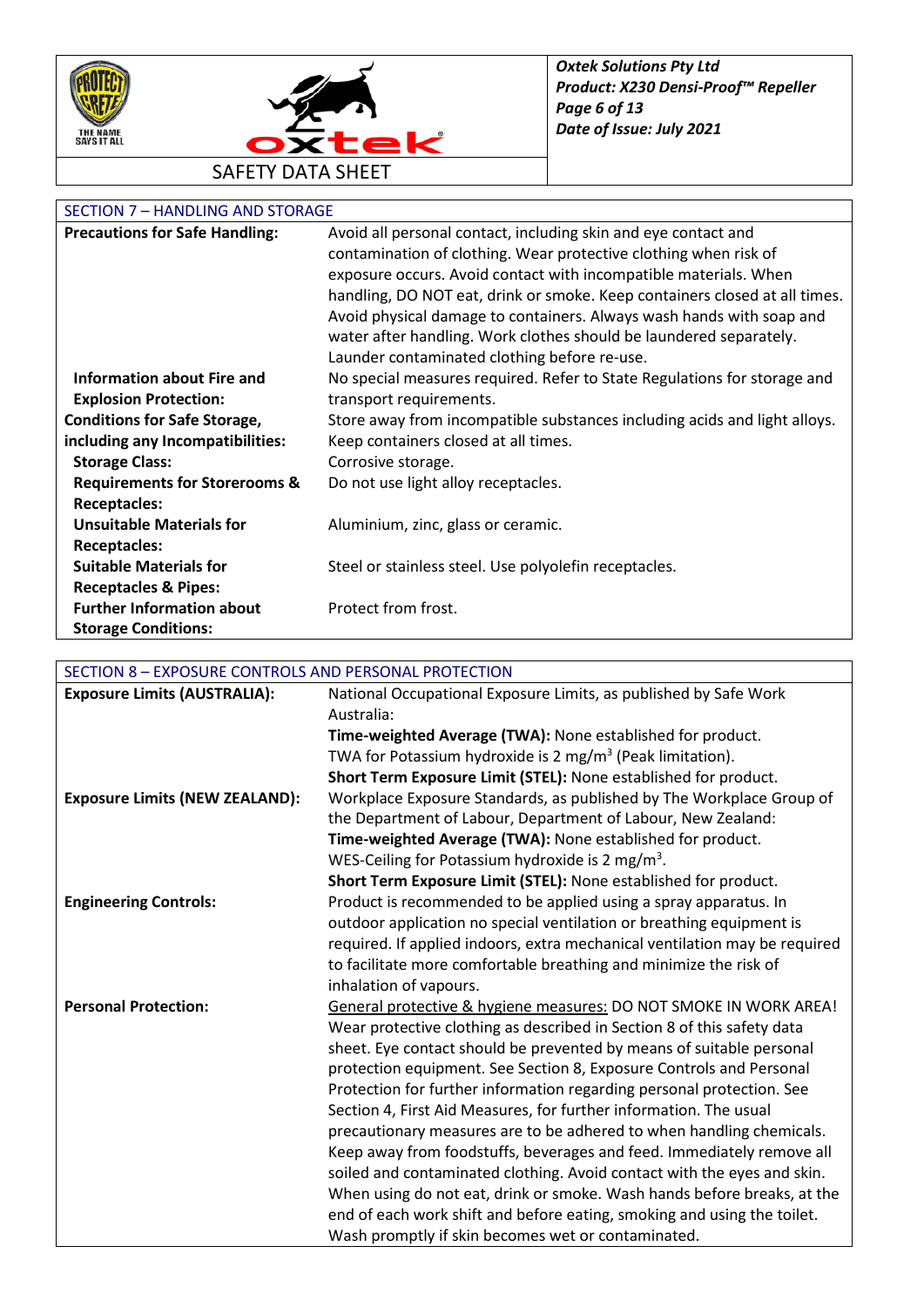



| SECTION 8 - EXPOSURE CONTROLS AND PERSONAL PROTECTION (CONTINUED) |  |  |
|-------------------------------------------------------------------|--|--|
|-------------------------------------------------------------------|--|--|

Eye and face protection: The use of face shields, chemical goggles, or safety glasses with side shield protection (meeting the requirements of AS/NZS 1337) is recommended. If exposed to dust or fume, wear dusttight goggles (meeting the requirements of AS/NZS 1337)**.** Skin protection:

Hand protection: If risk of skin contact, alkaline resistant gloves (e.g. Butyl, Natural Rubber Latex with small amount of Polychloroprene Latex, Polychloroprene, Nitrile, PolyVinyl Chloride or PVC, Polyvinyl Alcohol or PVAL gloves complying with AS 2161) are recommended. However, due to variations in glove construction and local conditions, the user should make a final assessment. Gloves should be removed and replaced immediately if there is any indication of degradation. Rinse and remove gloves immediately after use. Wash hands with soap and water. Barrier cream applied before work may make it easier to clean the skin after exposure, but does not prevent absorption through the skin. Clothing: Suitable protective clothing complying with AS/NZS 4501 and suitable chemical resistant footwear complying with AS/NZS 2210 are recommended.

Respiratory protective equipment: No special precautions are envisaged to be required. However, if the product is spilled in case of inadequate ventilation or if exposure standards are exceeded then use a full-face air purifying respirator (with Class A filter for organic vapours boiling above 65°C) meeting the requirements of AS/NZS 1715 and AS/NZS 1716.

| SECTION 9 - PHYSICAL AND CHEMICAL PROPERTIES |                                |  |
|----------------------------------------------|--------------------------------|--|
| <b>Physical State:</b>                       | Liquid.                        |  |
| Appearance:                                  | Low viscosity clear liquid     |  |
| Odour:                                       | Almost odourless.              |  |
| <b>Odour Threshold:</b>                      | Not available.                 |  |
| pH:                                          | Ca. 11.4.                      |  |
| <b>Melting Point/ Freezing Point:</b>        | Not available.                 |  |
| Initial Boiling Point/ Boiling Range:        | $> 100^{\circ}$ C @ 760 mm Hg. |  |
| <b>Flashpoint:</b>                           | Not applicable.                |  |
| <b>Evaporation Rate:</b>                     | Not available.                 |  |
| Flammability (solid, gas):                   | Not applicable.                |  |
| <b>Upper/Lower Flammability or</b>           | Not applicable.                |  |
| <b>Explosive Limits:</b>                     |                                |  |
| <b>Vapour Pressure:</b>                      | Not available.                 |  |
| <b>Vapour Density:</b>                       | Not available.                 |  |
| <b>Relative Density:</b>                     | Ca. 1.13 @ 20 $^{\circ}$ C.    |  |
| Solubility:                                  | Fully miscible in water.       |  |
| <b>Partition coefficient: n-</b>             | Not available.                 |  |
| octanol/water:                               |                                |  |
| <b>Auto-ignition Temperature:</b>            | Product is not self igniting.  |  |
| <b>Decomposition Temperature:</b>            | Not applicable.                |  |
| <b>Viscosity:</b>                            | Low.                           |  |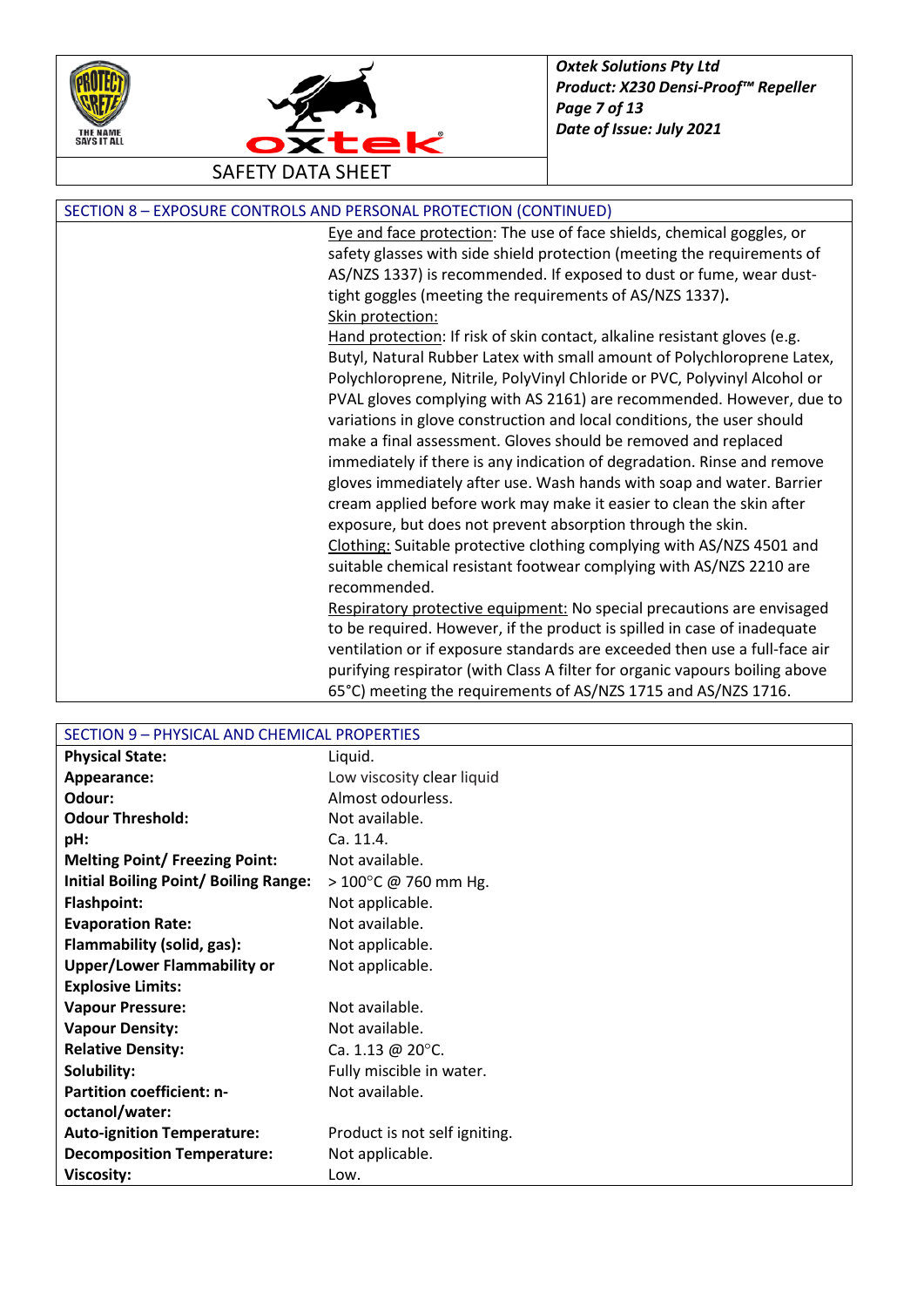



#### SECTION 10 – STABILITY AND REACTIVITY

| <b>Reactivity:</b>             | No reactivity hazards are known for the material.                                    |
|--------------------------------|--------------------------------------------------------------------------------------|
| <b>Chemical Stability:</b>     | Stable at normal temperatures and pressure.                                          |
| <b>Thermal Decomposition:</b>  | No decomposition if used according to specifications.                                |
| <b>Dangerous Reactions:</b>    | Strong exothermic reaction with acids. Reacts with light alloys to form              |
|                                | hydrogen.                                                                            |
| <b>Conditions to Avoid:</b>    | Avoid contact with incompatible materials.                                           |
| <b>Incompatible Materials:</b> | Acids, light alloys.                                                                 |
| <b>Hazardous Decomposition</b> | None anticipated under normal or recommended handling, storage, and                  |
| <b>Products:</b>               | use conditions. If this product is subject to combustion in a general fire it        |
|                                | will undergo hazardous decomposition that will yield the formation and               |
|                                | release of hazardous substances including but not limited to Carbon                  |
|                                | monoxide (CO), Carbon dioxide (CO <sub>2</sub> ), and other possibly toxic gases and |
|                                | vapours.                                                                             |

| SECTION 11 - TOXICOLOGICAL INFORMATION    |                                                                                           |
|-------------------------------------------|-------------------------------------------------------------------------------------------|
| <b>Health Effects:</b>                    |                                                                                           |
| General:                                  | Alkaline product.                                                                         |
| <b>Acute Toxicity Data (Oral):</b>        | No data for product. On basis of ingredients, LD <sub>50</sub> (Oral, rat) Acute Toxicity |
|                                           | for product calculated at > 5000 mg/kg.                                                   |
| <b>Acute Toxicity Data (Dermal):</b>      | No data for product. On basis of ingredients, LD <sub>50</sub> (Dermal, rat) Acute        |
|                                           | Toxicity for product calculated at > 5000 mg/kg.                                          |
| <b>Acute Toxicity Data (Inhalation):</b>  | No data for product.                                                                      |
| <b>Skin corrosion/irritation:</b>         | Product is classified as Skin corrosion/irritation, Category 2, Causes skin               |
|                                           | irritation.                                                                               |
| Serious eye damage/irritation:            | Product is classified as Serious eye damage/irritation, Category 1, Causes                |
|                                           | serious eye damage.                                                                       |
| <b>Respiratory or skin sensitisation:</b> | No sensitising effects known.                                                             |
| Germ cell mutagenicity:                   | No data for product.                                                                      |
| Carcinogenicity:                          | No data for product.                                                                      |
| <b>Reproductive Toxicity:</b>             | No data for product.                                                                      |
| <b>Specific Target Organ Toxicity</b>     | No data for product.                                                                      |
| (STOT) - single exposure:                 |                                                                                           |
| <b>Specific Target Organ Toxicity</b>     | No data for product.                                                                      |
| (STOT) - repeated exposure:               |                                                                                           |
| <b>Aspiration Hazard:</b>                 | No data for product.                                                                      |
| <b>Chronic Toxicity Data:</b>             | No data for product.                                                                      |
| <b>Information on Possible Routes of</b>  | Inhalation is the primary route of exposure although absorption may                       |
| <b>Exposure:</b>                          | occur through skin contact or following accidental ingestion.                             |
| <b>Ingestion (Swallowing):</b>            | Not to be ingested. Ingestion of product may be harmful and cause upset                   |
|                                           | stomach.                                                                                  |
| <b>Eye Contact:</b>                       | Product contact with eye may cause serious eye damage.                                    |
| <b>Skin Contact:</b>                      | Product contact with skin may cause skin irritation, swelling, or redness. It             |
|                                           | is not expected to cause an allergic skin reaction.                                       |
| Inhalation:                               | Intentional exposure to product vapours is not expected to cause                          |
|                                           | respiratory irritation.                                                                   |
| <b>Other Health Effects:</b>              | Not applicable.                                                                           |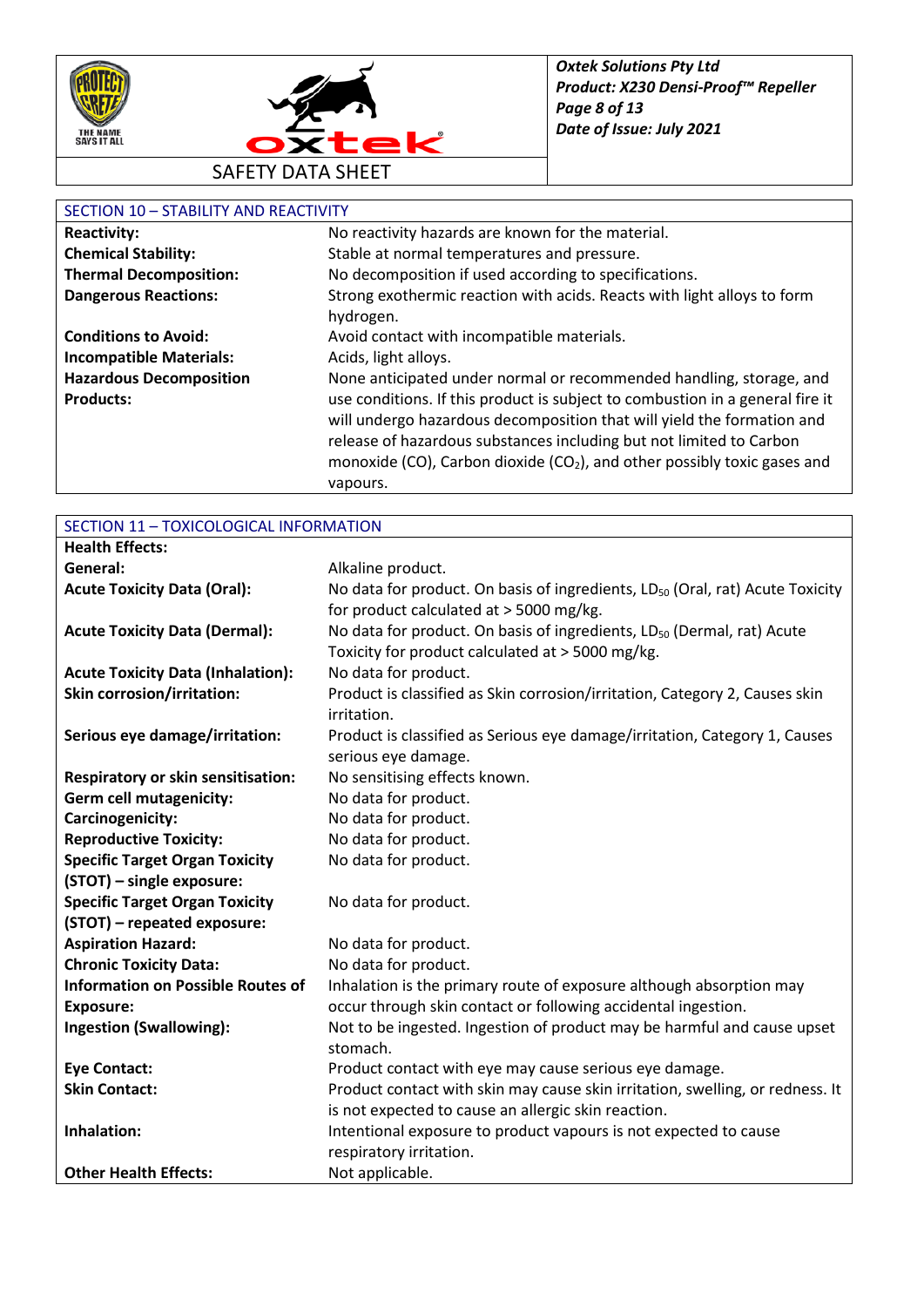



# SECTION 12 – ECOLOGICAL INFORMATION

| <u> SECTION 12 – ECOLOGICAL INI ONWATION</u> |                                                                                         |
|----------------------------------------------|-----------------------------------------------------------------------------------------|
| <b>Ecotoxicity:</b>                          | This product is not classified as Hazardous to the aquatic environment                  |
|                                              | (according to GHS).                                                                     |
| <b>Fish Toxicity:</b>                        | No data for product.                                                                    |
| <b>Algae Toxicity:</b>                       | No data for product.                                                                    |
| <b>Invertebrates Toxicity:</b>               | No data for product.                                                                    |
| <b>Toxicity to Microorganisms:</b>           | No data for product.                                                                    |
| <b>OECD Biological Degradation:</b>          | No data for product.                                                                    |
| <b>Persistence &amp; Degradability:</b>      | Readily eliminable from water. Inorganic product; biotic degradation not<br>applicable. |
| <b>Behaviour in Sewage Processing</b>        | The product is an alkaline solution. Neutralisation is normally necessary               |
| <b>Plants:</b>                               | before waste water is discharged into sewage treatment plants.                          |
| <b>Bioaccumulative potential:</b>            | No data available for product, on basis of ingredients not expected to be               |
|                                              | bioaccumulative.                                                                        |
| <b>Mobility in Soil:</b>                     | No data for product. Accidental spillage may lead to penetration in the                 |
|                                              | soil and groundwater. However, there is no evidence that this would                     |
|                                              | cause significant adverse ecological effects. Product is fully miscible with            |
|                                              | water.                                                                                  |
| <b>Other Adverse Effects:</b>                | No data for product.                                                                    |
| General:                                     | DO NOT DISCHARGE INTO DRAINS, WATERWAYS, SEWER OR                                       |
|                                              | ENVIRONMENT. Product is fully miscible with water. Do not allow                         |
|                                              | undiluted product or large quantities of it to reach ground water, water                |
|                                              | course or sewage system. Inform local authorities if this occurs.                       |

| SECTION 13 - DISPOSAL CONSIDERATIONS   |                                                                                                                                                                                                                                                                                                 |
|----------------------------------------|-------------------------------------------------------------------------------------------------------------------------------------------------------------------------------------------------------------------------------------------------------------------------------------------------|
| <b>Disposal methods:</b>               |                                                                                                                                                                                                                                                                                                 |
| <b>Product:</b>                        | Recommended that it can be disposed of with rumble after solidification<br>following consultation with the waste disposal facility operator according<br>to State, Territory and/or Local government regulations, pertinent<br>authorities and adhering to the necessary technical regulations. |
| <b>Individual Protection Measures:</b> | Refer to Individual Protection Measures Including Personal Protective<br>Equipment (PPE) in Section 8: EXPOSURE CONTROLS AND PERSONAL<br>PROTECTION.                                                                                                                                            |
| <b>Uncleaned Packaging:</b>            | Recommended to be disposed of according to official regulations.<br>Recommended cleansing agent is water, if necessary with cleansing<br>agents.                                                                                                                                                |
| <b>Behaviour in Sewage Processing</b>  | The product is an alkaline solution. Neutralisation is normally necessary                                                                                                                                                                                                                       |
| <b>Plants:</b>                         | before waste water is discharged into sewage treatment plants.                                                                                                                                                                                                                                  |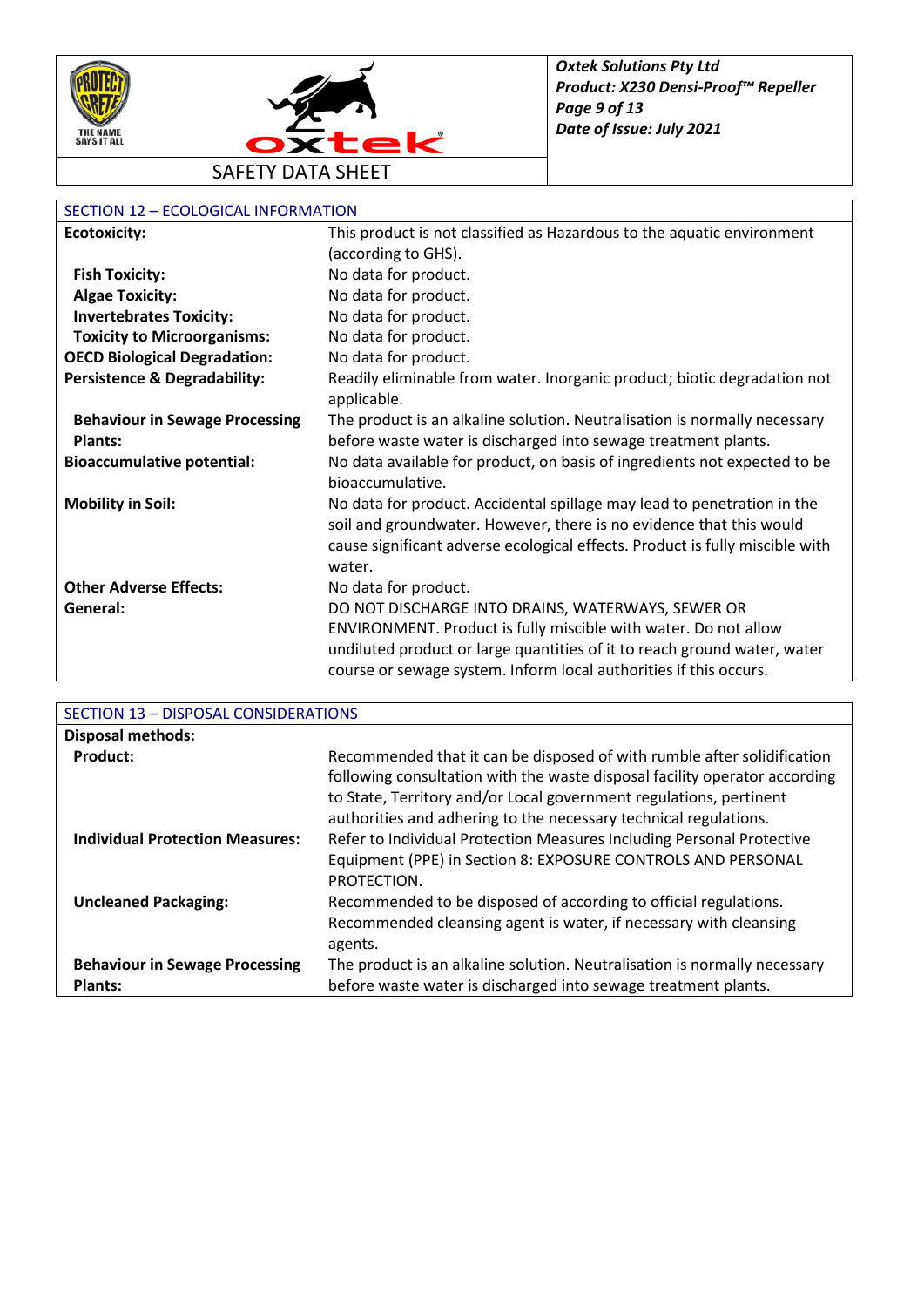



| <b>SECTION 14 - TRANSPORT INFORMATION</b> |                                                                          |
|-------------------------------------------|--------------------------------------------------------------------------|
| Road & Rail Transport:                    | This product is not classified as DANGEROUS GOODS according to the       |
|                                           | Australian Code for the Transport of Dangerous Goods by Road and Rail,   |
|                                           | and the Land Transport Rule: Dangerous Goods 2005 (New Zealand).         |
| <b>UN Number:</b>                         | Not applicable.                                                          |
| <b>UN Proper Shipping Name or</b>         | Not applicable.                                                          |
| <b>Technical Name:</b>                    |                                                                          |
| <b>ADG Class:</b>                         | Not applicable.                                                          |
| <b>Packing Group:</b>                     | Not applicable.                                                          |
| <b>HAZCHEM Code:</b>                      | Not applicable.                                                          |
| <b>AERGB:</b>                             | Not applicable.                                                          |
| IERG:                                     | Not applicable.                                                          |
| <b>Marine Transport:</b>                  | This material is not classified as DANGEROUS GOODS and is not classified |
|                                           | as a MARINE POLLUTANT by the criteria of the International Maritime      |
|                                           | Dangerous Goods Code (IMDG Code) for transport by sea.                   |
| <b>UN Number:</b>                         | Not applicable.                                                          |
| <b>UN Proper Shipping Name or</b>         | Not applicable.                                                          |
| <b>Technical Name:</b>                    |                                                                          |
| <b>IMDG Class:</b>                        | Not applicable.                                                          |
| <b>Packing Group:</b>                     | Not applicable.                                                          |
| <b>Air Transport:</b>                     | This material is not classified as DANGEROUS GOODS, by the criteria of   |
|                                           | the International Air Transport Association (IATA) Dangerous Goods       |
|                                           | Regulations for transport by air.                                        |
| <b>UN Number:</b>                         | Not applicable.                                                          |
| <b>UN Proper Shipping Name or</b>         | Not applicable.                                                          |
| <b>Technical Name:</b>                    |                                                                          |
| <b>IATA Class:</b>                        | Not applicable.                                                          |
| <b>Packing Group:</b>                     | Not applicable.                                                          |
| <b>Class Label:</b>                       | Not applicable.                                                          |

#### SECTION 15 – REGULATORY INFORMATION

| <b>Australian Standards:</b> | AS/NZS 1337.1:2010: Personal eye protection - Eye and face protectors                                                                                            |
|------------------------------|------------------------------------------------------------------------------------------------------------------------------------------------------------------|
|                              | for occupational applications.                                                                                                                                   |
|                              | AS/NZS 1715:2009: Selection, use and maintenance of respiratory                                                                                                  |
|                              | protective equipment.                                                                                                                                            |
|                              | AS/NZS 1716:2012: Respiratory protective devices.                                                                                                                |
|                              | AS 1940:2017: The storage and handling of flammable and combustible<br>liquids.                                                                                  |
|                              | AS/NZS 2161.1:2000: Occupational protective gloves: Selection, use and<br>maintenance.                                                                           |
|                              | AS/NZS 2161.2:2005: Occupational protective gloves: General<br>requirements.                                                                                     |
|                              | AS/NZS 2161.10.1:2005: Occupational protective gloves: Protective gloves<br>against chemicals and micro-organisms -Terminology and performance<br>requirements.  |
|                              | AS/NZS 2161.10.2:2005: Occupational protective gloves: Protective gloves<br>against chemicals and micro-organisms-Determination of resistance to<br>penetration. |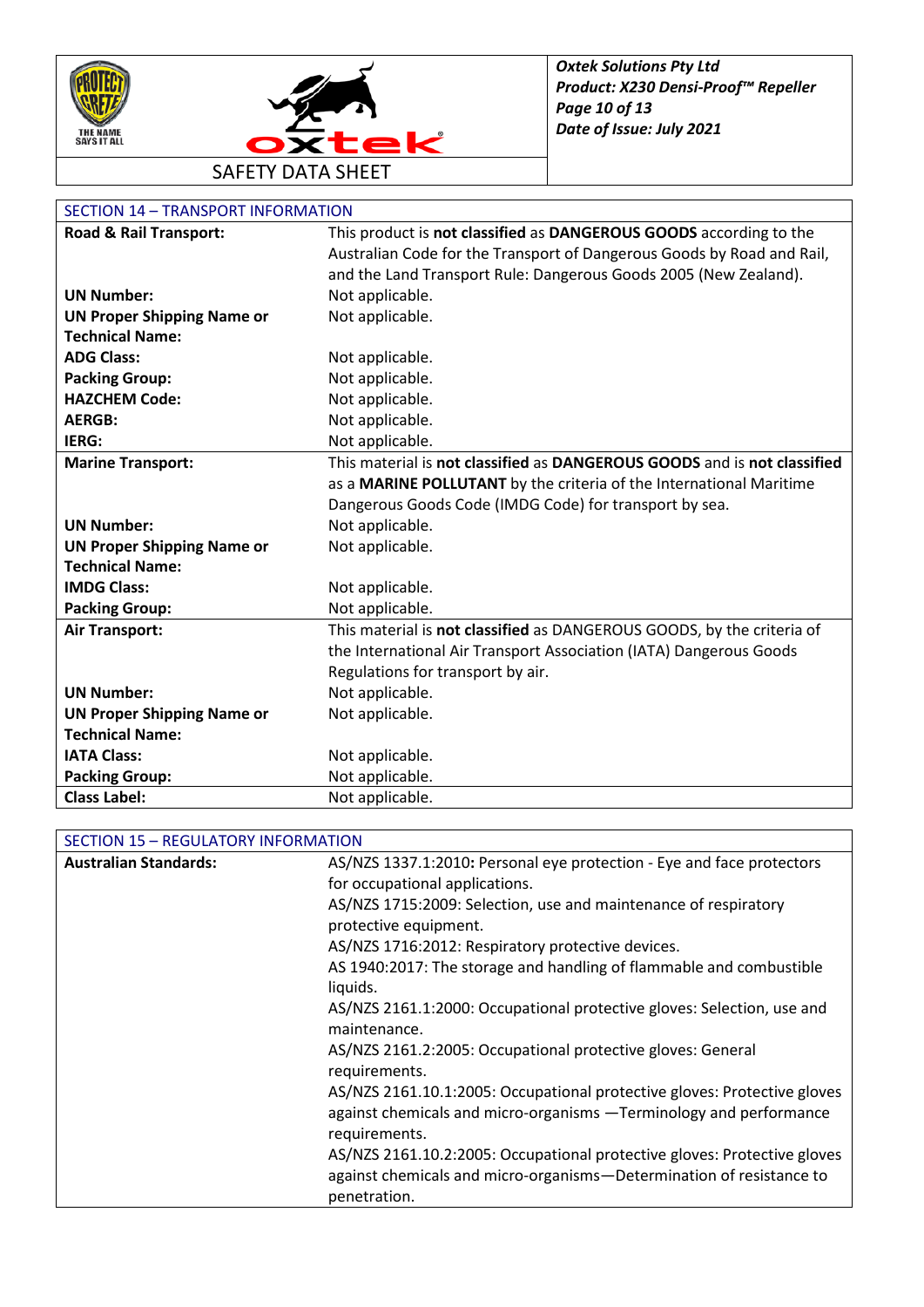



|                     | <b>SECTION 15 - REGULATORY INFORMATION (CONTINUED)</b>                      |
|---------------------|-----------------------------------------------------------------------------|
|                     | AS/NZS 2161.10.3:2005: Occupational protective gloves: Protective gloves    |
|                     | against chemicals and micro-organisms-Determination of resistance to        |
|                     | permeation by chemicals.                                                    |
|                     | AS/NZS 2210.1:2010: Safety, protective and occupational footwear -          |
|                     | Guide to selection, care and use.                                           |
|                     | AS/NZS 2210.2:2009: Occupational protective footwear - Test methods         |
|                     | (ISO 20344:2004, MOD).                                                      |
|                     | AS/NZS 2210.4:2009: Occupational protective footwear - Specification for    |
|                     | protective footwear (ISO 20346:2004, MOD).                                  |
|                     | AS/NZS 4501.1:2008: Occupational protective clothing - Guidelines on the    |
|                     | selection, use, care and maintenance of protective clothing.                |
|                     | AS/NZS 4501.2:2006: Occupational protective clothing - General              |
|                     | requirements.                                                               |
| <b>SUSMP:</b>       | No Poisons Schedule number allocated.                                       |
| HSNO:               | This product is classified as <b>HAZARDOUS</b> according to the New Zealand |
|                     | Hazardous Substances (Hazard Classification) Notice 2020 with EPA           |
|                     | (formerly ERMA) Register Approval Number HSR002670 and Surface              |
|                     | Coatings and Colourants (Subsidiary Hazard) Group Standard 2020.            |
| NZI <sub>o</sub> C: | One of the ingredients is not present on NZIoC.                             |

SECTION 16 – OTHER INFORMATION

| <b>Acronyms and Comments:</b> |                                                                         |
|-------------------------------|-------------------------------------------------------------------------|
| <b>ACGIH:</b>                 | American Conference of Industrial Hygienists.                           |
| <b>ADG Code:</b>              | Australian Code for the Transport of Dangerous Goods by Road and Rail.  |
| <b>AERGB:</b>                 | Australian Emergency Response Guide Book (2018).                        |
| AICIS:                        | Australian Industrial Chemicals Introduction Scheme which replaced      |
|                               | National Industrial Chemicals Notification and Assessment Scheme        |
|                               | (NICNAS.                                                                |
| AS:                           | Standards issued by Standards Australia, GPO Box 476, Sydney NSW 2001,  |
|                               | Australia.                                                              |
| AS/NZ:                        | Standards issued by Standards Australia, GPO Box 476, Sydney NSW 2001,  |
|                               | Australia and Standards New Zealand, Private Bag 2439 Wellington 6140,  |
|                               | New Zealand.                                                            |
| ATE:                          | Acute Toxicity Estimate according to the Globally Harmonized System of  |
|                               | Classification and Labelling of Chemicals (GHS).                        |
| BEI:                          | Biological Exposure Indices published by the Conference of Governmental |
|                               | Industrial Hygienists (ACGIH), 1330 Kemper Meadow Drive, Cincinnati, OH |
|                               | 45240-4148, USA.                                                        |
| <b>CAS Number:</b>            | Chemical Abstracts Service Registry Number.                             |
| EPA:                          | The Environmental Protection Authority (EPA) in New Zealand is          |
|                               | responsible for national environmental regulatory functions currently   |
|                               | spread across Government. It processes matters of national significance |
|                               | under the Resource Management Act, undertakes all functions under the   |
|                               | HSNO Act, undertakes permitting and exemption functions under the       |
|                               | Ozone Layer Protection Act, permitting functions relating to the import |
|                               | and export of hazardous waste, and advises on the development of        |
|                               | National Environmental Standards.                                       |
| ERMA:                         | Environmental Risk Management Authority in New Zealand, now replaced    |
|                               | by EPA.                                                                 |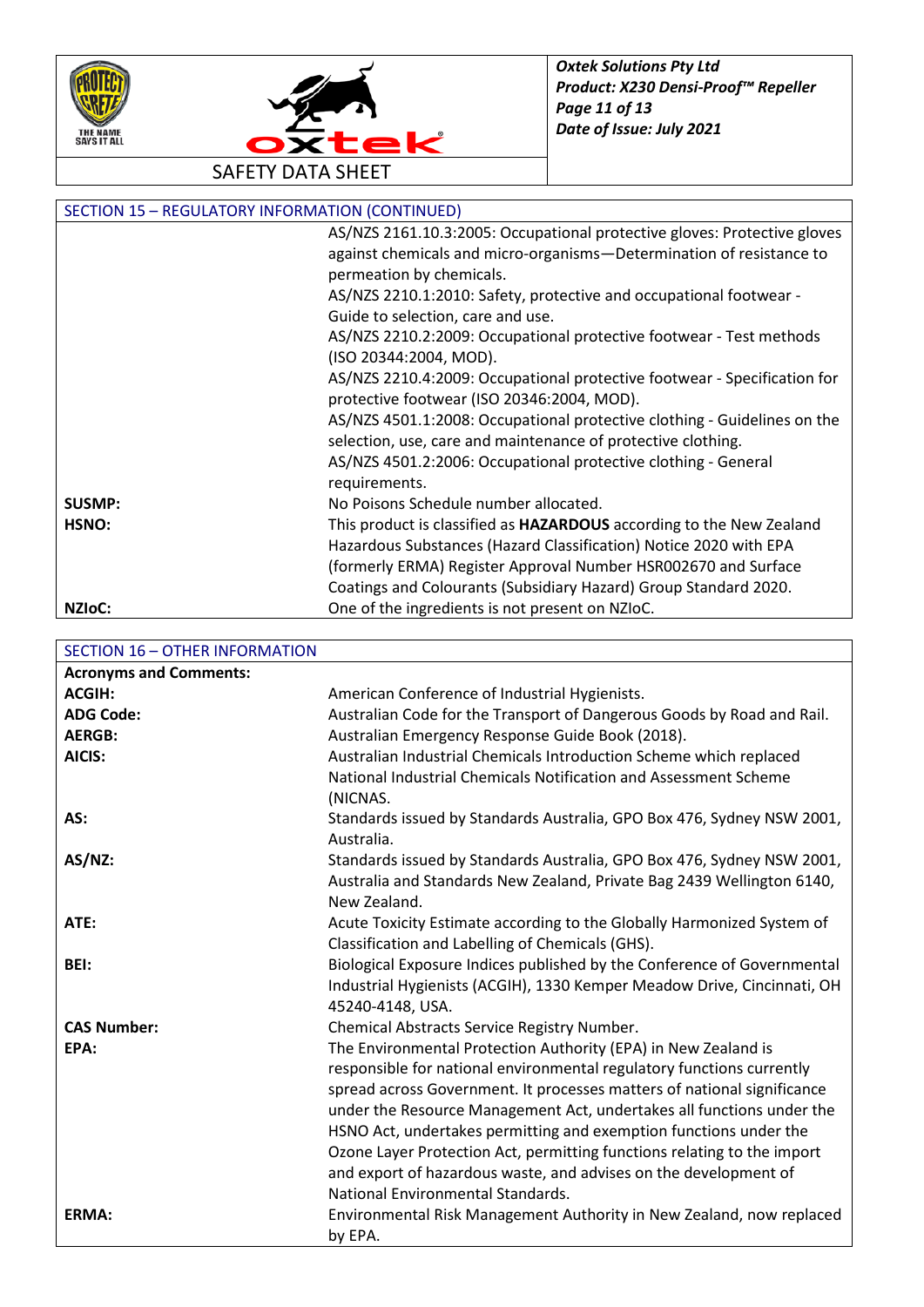



SAFETY DATA SHEET

| <b>SECTION 16 - OTHER INFORMATION (CONTINUED)</b> |                                                                                                        |
|---------------------------------------------------|--------------------------------------------------------------------------------------------------------|
| GHS:                                              | Globally Harmonized System of Classification and Labelling of Chemicals, a                             |
|                                                   | globally harmonized system for classification and labelling of chemicals                               |
|                                                   | proposed by the United Nations.                                                                        |
| <b>HAZCHEM:</b>                                   | An emergency action code of numbers and letters which gives                                            |
|                                                   | information to emergency services.                                                                     |
| <b>HSNO</b>                                       | The Hazardous Substances and New Organisms Act in New Zealand is                                       |
|                                                   | administered by the EPA, and covers all Hazardous Substances and New                                   |
|                                                   | Organisms.                                                                                             |
| IARC:                                             | International Agency for Research on Cancer.                                                           |
| IERG:                                             | Dangerous Goods Initial Emergency Response Guide (SAA/SNZ HB                                           |
|                                                   | 76:2010 Standards New Zealand Handbook).                                                               |
| IMDG:                                             | International Maritime Dangerous Goods Code for transport by sea.                                      |
| LC/LD:                                            | The median lethal dose, LD <sub>50</sub> (abbreviation for "lethal dose, 50%"), LC <sub>50</sub>       |
|                                                   | (lethal concentration, 50%) is the dose required to kill half the members                              |
|                                                   | of a tested population after a specified test duration. LD <sub>50</sub> figures are                   |
|                                                   | frequently used as a general indicator of a substance's acute toxicity.                                |
| <b>NOEC:</b>                                      | No-Observed-Effect-Concentration. The highest concentration of toxicant                                |
|                                                   | to which organisms are exposed in a full life-cycle or partial life-cycle                              |
|                                                   | (short-term) test, that causes no observable adverse effects on the test                               |
|                                                   | organisms (i.e., the highest concentration of toxicant in which the values                             |
|                                                   | for the observed responses are not statistically significantly different from                          |
|                                                   | the controls).                                                                                         |
| <b>NOEL:</b>                                      | No-Observable-Effect-Level. It is the greatest concentration or amount of                              |
|                                                   | a substance, found by experiment or observation, that causes no                                        |
|                                                   | alterations of morphology, functional capacity, growth, development, or                                |
|                                                   | life span of target organisms distinguishable from those observed in                                   |
|                                                   | normal (control) organisms of the same species and strain under the same                               |
|                                                   | defined conditions of exposure.                                                                        |
| NTP:                                              | National Toxicology Program (USA Department of Health and Human                                        |
|                                                   | Services).                                                                                             |
| NZIoC:                                            | The New Zealand Inventory of Chemicals is a database of all the                                        |
|                                                   | hazardous chemical components of products approved under group                                         |
|                                                   | standards. It also includes a number of non-hazardous chemical                                         |
| NZS:                                              | components.<br>New Zealand Standards which are available from Standards New Zealand,                   |
|                                                   |                                                                                                        |
| <b>OSHA:</b>                                      | Private Bag 2439, Wellington 6140 New Zealand.<br>Occupational Safety and Health Administration (USA). |
| PPE:                                              | Personal Protective Equipment.                                                                         |
| SAA:                                              | Australian Standards which are available from SAI Global Limited,                                      |
|                                                   | Information Services, GPO Box 5420, Sydney NSW 2001.                                                   |
| Safe Work Australia:                              | Safe Work Australia was formerly the Australian Safety and Compensation                                |
|                                                   | Council, which included the National Occupational Health and Safety                                    |
|                                                   | Commission (NOHSC).                                                                                    |
| SDS:                                              | Safety Data Sheet.                                                                                     |
|                                                   |                                                                                                        |